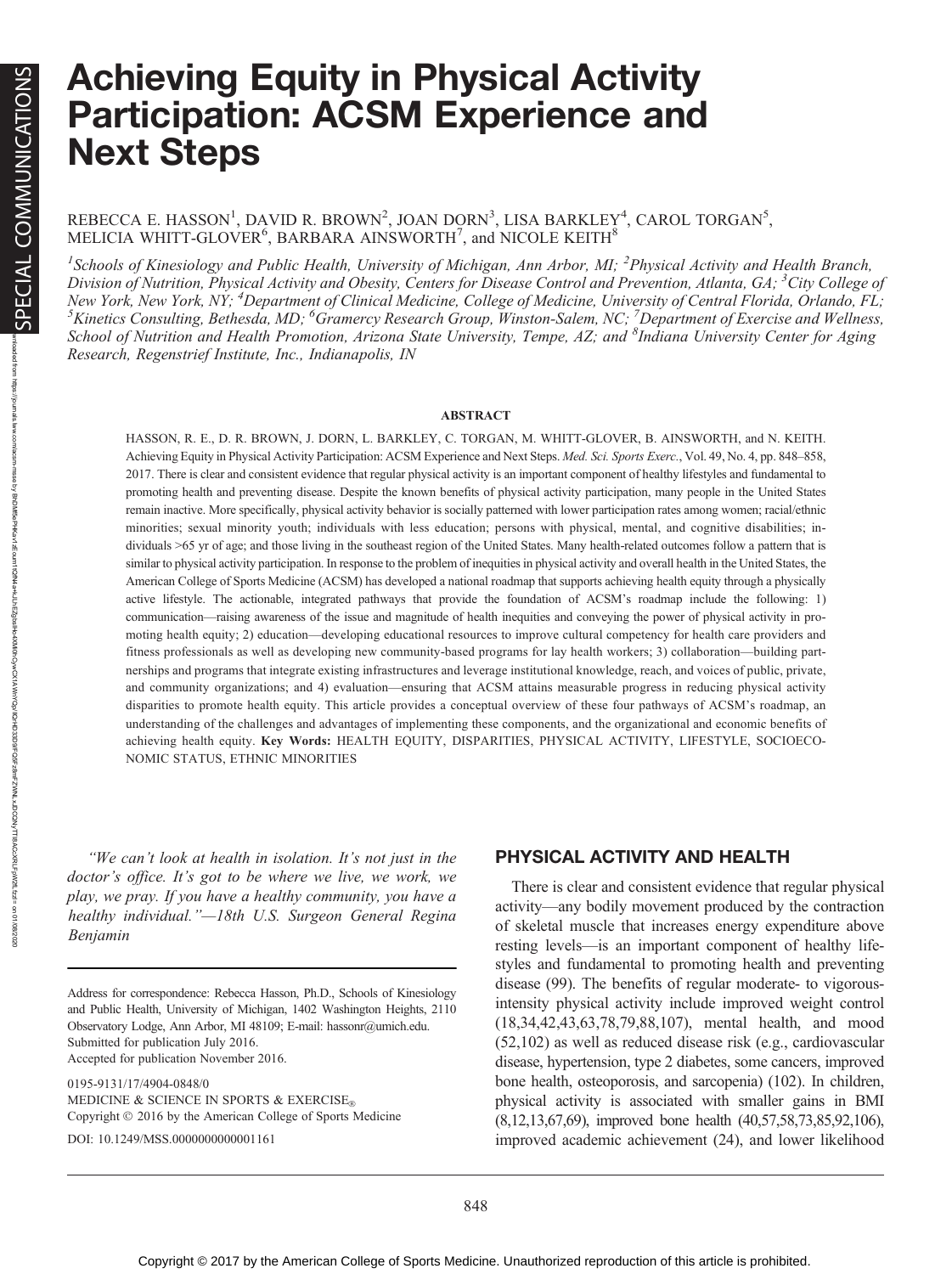of engaging in risky behaviors (44,91). Although children and adolescents do not typically develop chronic diseases (e.g., heart disease), regular physical activity can reduce their risk of developing these diseases later on in life (99). In older adults, physical activity is associated with improved performance of daily activities (3,64,90), prevention of falls (3,64,90), increased longevity (38), and lower risk of cognitive decline (i.e., declines in thinking, learning, and judgment skills) (4).

As a result of these findings, in 2008, the U.S. Department of Health and Human Services issued the Physical Activity Guidelines for Americans. It is recommended that adults should engage in at least 150 min $wk^{-1}$  of moderate-intensity physical activity, 75 min $wk^{-1}$  of vigorous-intensity aerobic physical activity, or an equivalent combination of moderateand vigorous-intensity physical activity (99). In addition, adults are advised to engage in muscle-strengthening activities that are moderate or high intensity and involve all major muscle groups on 2 d $wk^{-1}$  or more. Children and adolescents are advised to engage in 60 min or more of physical activity daily. Similar to adults, this activity should include a combination of aerobic, muscle-strengthening, and bonestrengthening activities (99). Some physical activity is better than none (78,99); hence, people can accumulate physical activity throughout the week in sessions of 10 min (30,43,68,70,71). Moreover, the benefits of regular physical activity are independent of race/ethnicity, sex, obesity, disability status, or age; hence, every individual who engages in regular activity can gain health benefits (102).

Lack of physical activity, on the other hand, is a leading risk factor for disease, disability, and premature death in the United States. In 2010, physical inactivity was identified as the fifth leading risk factor for the prevention of major chronic diseases such as coronary heart disease, type 2 diabetes, certain cancers, anxiety, depression, and obesity (49) and preceded only by diet, tobacco use, high blood pressure, and high BMI (98). Millions of Americans suffer from these chronic illnesses, and physical inactivity alone accounts for 234,022 preventable deaths in the United States (98). These ailments can be prevented or improved through regular physical activity.

#### INEQUITIES IN PHYSICAL ACTIVITY PARTICIPATION

Despite the known benefits of physical activity participation, many people in the United States remain inactive—no activity beyond baseline activities of daily living (15,99). Today, one in five U.S. adults get the recommended amounts of both leisure-time aerobic and muscle-strengthening exercise (23). Only one in three high school students participate in at least 60 min $d^{-1}$  of physical activity (31). Moreover, children on average are spending more than seven and a half hours a day in front of a screen (e.g., television, videogames, and computer) (82). Additional physical activity trends are presented in Figure 1.

Physical activity participation rates also vary by gender, race/ethnicity, sexual orientation, education level, physical capabilities, and geographic location. When compared with women, men are more likely to meet both the aerobic and muscle-strengthening portions of the guidelines (23). Similarly, boys ages 9–15 yr are more active than girls on both weekdays and weekends, respectively (72). In addition, adolescent girls are less likely to meet the physical activity guidelines compared with adolescent boys (37).

Among racial/ethnic adults in the United States, 21% of non-Hispanic Whites and non-Hispanic Blacks meet both the aerobic and the strengthening portions of the guidelines compared with 18% of Hispanics/Latinos (23). Non-Hispanic Black and Hispanic/Latino adults are also more likely to be classified as inactive than are non-Hispanic White adults (37). Similarly, inactivity is the highest among non-Hispanic Black and Hispanic/Latina girls, followed by non-Hispanic White girls, Black boys, Hispanic/Latino boys, and lastly White boys (37). It is important to note that there is some evidence to suggest that ethnic minorities accumulate more transportational and occupational physical activity compared with Whites (36,60); however, it is unclear whether these forms of activity meet the minimal dose (intensity) necessary for health benefits given the higher rates of chronic disease in these populations.

Although national prevalence data are limited for sexual minority adults (i.e., lesbian, gay, bisexual, and transgendered), this population does not appear to be at increased risk for physical inactivity based on available data (1,16,45,46,59). Evidence supports lesbian, gay, and bisexual adults are more likely to meet the physical activity guidelines compared with their heterosexual peers (36,45,47,60). For adolescents, however, data from the Youth Risk Behavior Surveillance Study suggest sexual minorities 12–18 yr of age are less physically active compared with their heterosexual counterparts (59). In addition, sexual minority boys and girls ages 12–22 yr surveyed in the U.S. Growing Up Today Study  $(N = 12,779)$  reported 1.2–2.6 h·wk<sup>-1</sup> less moderate- to vigorous-intensity physical activity compared with their heterosexual counterparts (21). Very limited data are available for transgender adolescents and adults (96).

Variability in education, disability status, and geographic location also influence leisure-time physical activity participation. By education level (a commonly used indicator of socioeconomic position), the prevalence of adults meeting both aerobic and muscle-strengthening guidelines is the highest among college graduates and decreases by decreasing education levels, with persons who had less than a high school diploma reporting the lowest participation rates (37). By disability status, a smaller proportion of adults with a disability, compared with those without a disability, meet the physical activity guidelines for aerobic physical activity. Information on the muscle-strengthening portions of the guidelines is not currently available (22).

Finally, by state and geographic location, physical activity rates for persons meeting both the aerobic and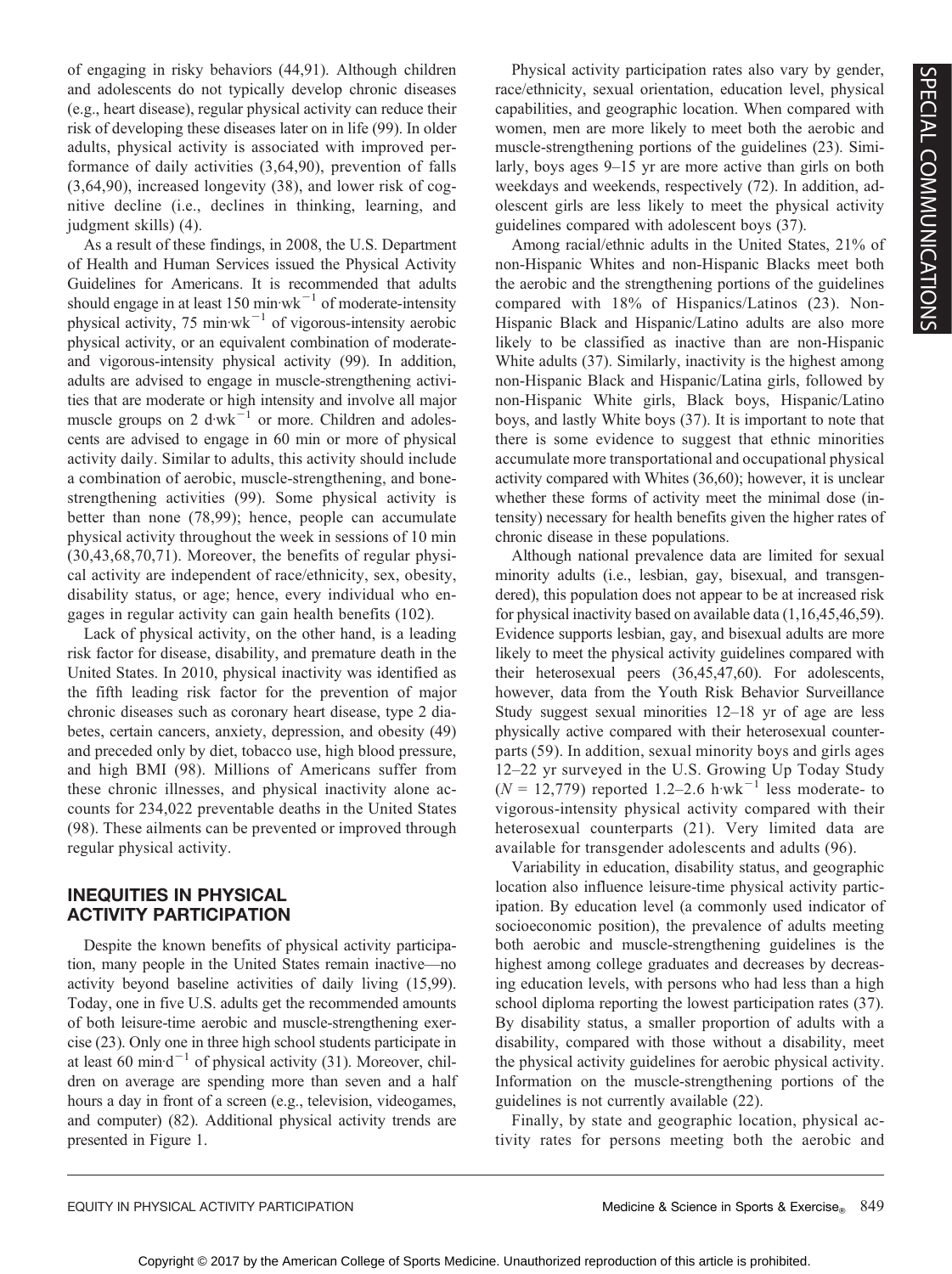# **Inequities in Physical Activity Participation**



With college degree Less than HS Diploma % of adults meeting both aerobic and muscle-strengthening quidelines

 $12$ 

NH White NH Black Hispanic/Latino % of adults meeting guidelines/%of adults inactive

28

16

42



 $\Omega$ 



25

 $\Omega$ 

25

 $\Omega$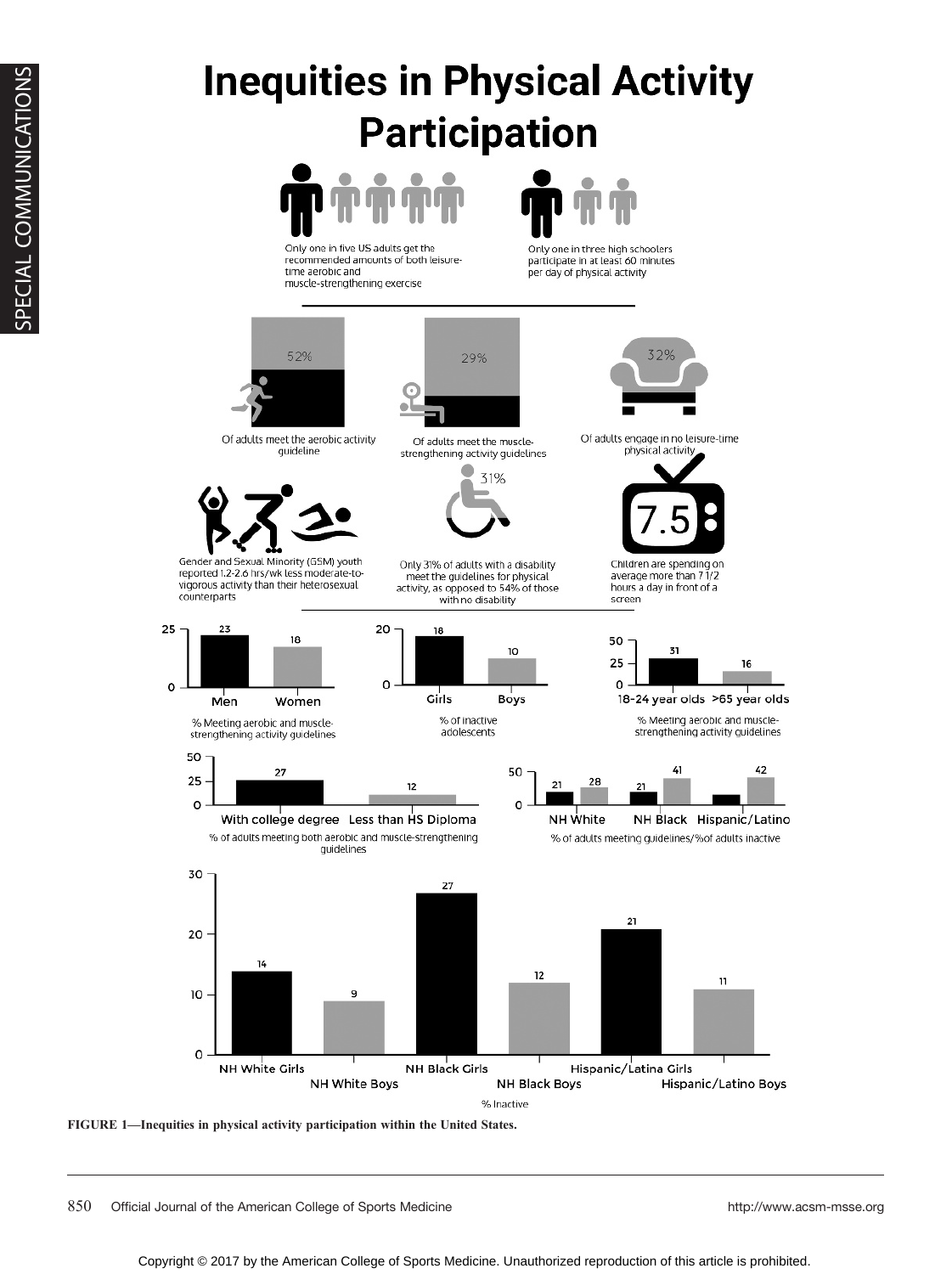muscle-strengthening portions of the guidelines vary from 13% in Tennessee and West Virginia to 27% in Colorado (23), with the highest proportion of adults meeting the guidelines residing in the West (24%) and the Northeast (21%) regions of the country (23). Many health-related outcomes follow a similar pattern with a higher disease burden reported in racial/ethnic minorities, individuals with less education, persons with disabilities, and those living in the southeast region of the United States (101), suggesting lack of regular physical activity may be associated with these outcomes and/or health-related behaviors that lead to these outcomes.

#### SOCIAL DETERMINANTS OF PHYSICAL ACTIVITY BEHAVIOR

Several psychosocial, cognitive, and emotional factors have been identified that help to explain why some people are active and others are inactive (62,87). For example, greater health knowledge and better problem-solving skills to make more informed choices about health (i.e., health literacy) have been linked with specific health behaviors, including physical activity (11,27,32,84). However, knowledge likely has a much smaller effect on physical activity behavior than structural factors related to the social, economic, political, and physical environments in which individuals live.

Economic resources, including income, occupation, education, and wealth, play important roles in shaping health behaviors and health outcomes (62). For example, having more education increases an individual's opportunity for employment and income. This in turn increases their access to quality housing, transportation, recreational facilities, playgrounds, and parks, all of which promote physical activity participation (26,28,80). Having more education and a better job is also linked with the kinds of social support, networks, and norms that support physical activity participation and discourage unhealthy behaviors, including smoking, excessive drinking, and recreational drug use (25,66,97). Furthermore, income can determine whether or not an individual lives in a safe home and neighborhood free from physical hazards (28,86). Lower-income neighborhoods often lack safe places to be physically active as well as amenities such as sidewalks, bike paths, and well-lit streets that encourage physical activity (28,62).

Another important factor to consider when examining disparities in physical activity participation is the effect of residential segregation. Residential segregation refers to the ''physical separation of two or more groups into different neighborhoods and has generally been associated with racial segregation" (69). Despite the elimination of these historical discriminatory policies, racial residential segregation continues to affect the educational and employment opportunities of ethnic minorities in the United States, non-Hispanic Blacks in particular (105). As a result, these individuals live in underresourced environments where the availability and access to physical activity resources, including parks and

recreational facilities, are limited (56,93,105). In addition, the historical legacy of gender discrimination in sports participation may still affect females' economic opportunities through labor force participation and access to physical activity resources (93). Taken together, the associations between the social environment and physical activity suggest that differences in physical activity participation are not simply a function of poor choices. Rather, as Braveman et al. (20, p. S149) describe, health disparities in general are ''systematic, plausibly avoidable health differences adversely affecting socially disadvantaged groups..."

Behavioral and social models and theories (7,61,94) have long recognized that in addition to the built environment, physical activity behavior is inherently shaped by one's social environment. In essence, most activities occur within the context of families, communities, and neighborhoods. The social–ecological model (61), in particular, illustrates the multiple levels of influence the social environment has on an individual's opportunity to be physically active. This model suggests and McNeill et al. (62,94) assert, "Advising individuals to be more physically active without considering social norms for activity, resources and opportunities for engaging in physical activity, and environmental constraints such as crime, traffic or unpleasant surroundings, is unlikely to produce behavior change.'' Therefore, creating equitable opportunities for physical activity participation will aid in reducing inequities in health behaviors as well as promote equity in health outcomes (e.g., cardiovascular disease, hypertension, and diabetes). Equity in health implies that ''ideally everyone should have a fair opportunity to attain his or her full health potential and, more pragmatically, that no one should be disadvantaged from achieving this potential, if it can be avoided'' (104).

#### PROMOTING HEALTH EQUITY THROUGH THE AMERICAN COLLEGE OF SPORTS MEDICINE

For over a decade, the American College of Sports Medicine (ACSM) leadership has recognized the importance of supporting organizational diversity, equity, and inclusion within ACSM through both the number of researchers and clinicians focusing on these issues and the amount of research disseminated and implemented in health systems and communities. Such efforts could positively influence health equity both nationally and internationally. Figure 2 illustrates the unified strategy that ACSM has adopted for achieving diversity, equity, and inclusion within the organization. A key part of this strategy was the 2012 establishment of the Strategic Health Initiative for Health Equity. The mission of this group was to identify inequities in physical activity participation in the broader U.S. population and develop key action steps to address these inequities in collaboration with other national organizations with a similar mission. As such, this group's work led to the partner organizations listed in Table 1 convening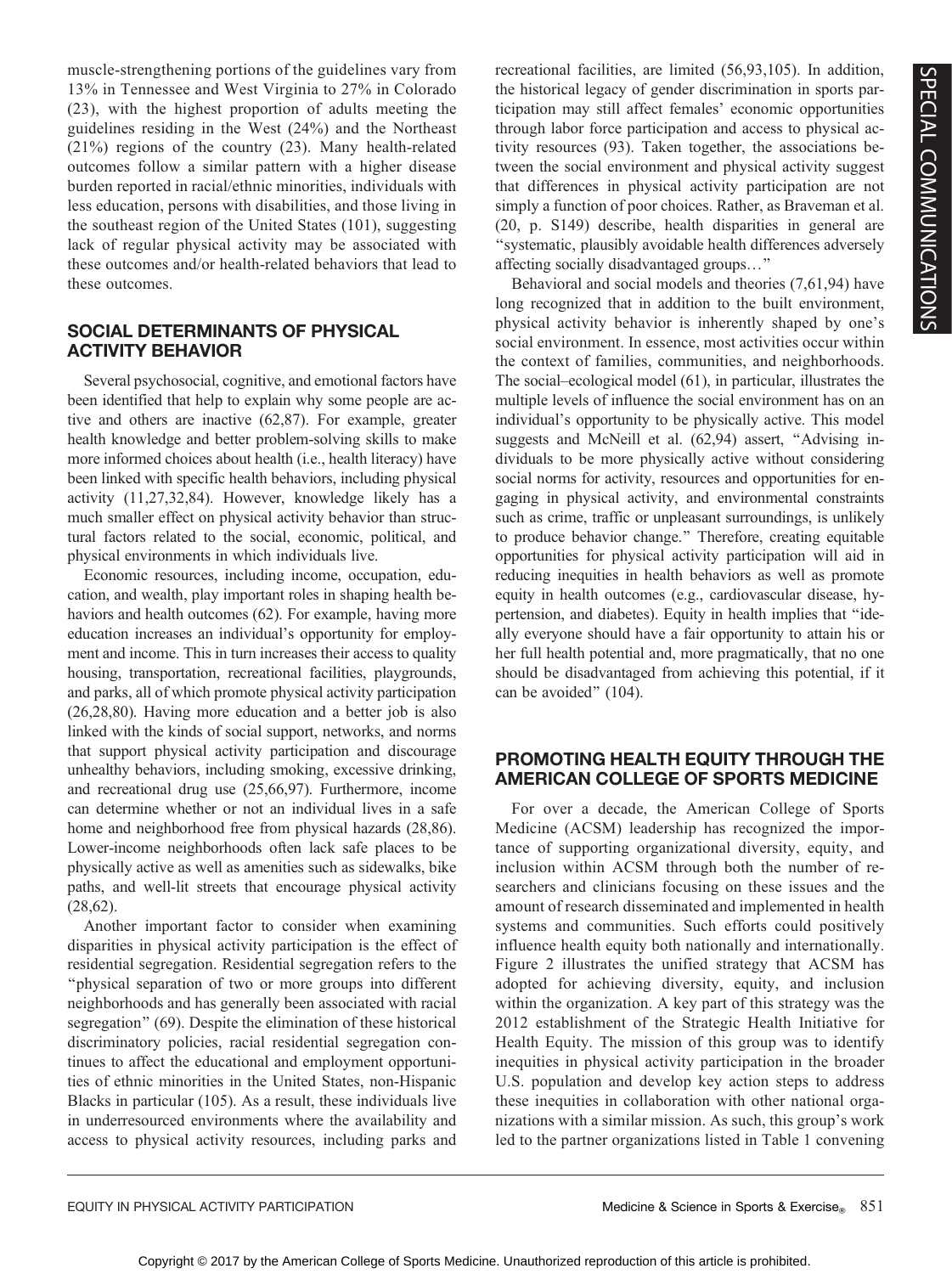

FIGURE 2—Unified strategy for achieving diversity within ACSM.

in Washington, DC, to develop a national roadmap on achieving health equity through physical activity as a lifestyle behavior.

Until now, ACSM's focus has been primarily on individuallevel factors influencing physical activity behavior, partly because of the complexity of addressing social and environmental determinants of physical activity behavior. However, with the increased emphasis on social–contextual factors as key modifiable determinants of physical activity behavior, ACSM has developed a national roadmap for achieving equity

TABLE 1. Partner organizations convened in Washington, DC, to develop a national roadmap on achieving health equity through physical activity as a lifestyle behavior.

- $\bullet$  ACSM
- Black Coaches and Administration (BCA)
- Centers for Disease Control and Prevention Division of Nutrition, Physical Activity, and Obesity
- Federation of American Societies for Experimental Biology (FASEB) Maximizing Access to Research Careers (MARC) Program
- National Association for the Advancement of Colored People (NAACP)
- National Black Church Initiative (NCBI)
- National Center on Health, Physical Activity and Disability (NCHPAD)
- National Coalition for Promoting Physical Activity (NCPPA)
- National Council of La Raza (NCLR)
- National Indian Health Board (NIHB)
- National Medical Association (NMA)
- Office of Representative Ron Kind (D-WI)
- Pan American Health Organization (PAHO)
- President"s Council on Fitness, Sports, and Nutrition
- Robert Wood Johnson Foundation (RWJF)
- 

in physical activity participation by promoting physically active lifestyles aimed at the community level. Figure 3 illustrates the actionable, integrated initiatives that provide



• Robert wood Johnson Foundation (RWJF) (Realth Service (HIS) FIGURE 3—ACSM's national roadmap for achieving health equity • U.S. Department of Health and Human Services (HHS) Indian Health Service (HIS) **FIGURE 3—ACSM's n** through physical activity as a lifestyle behavior.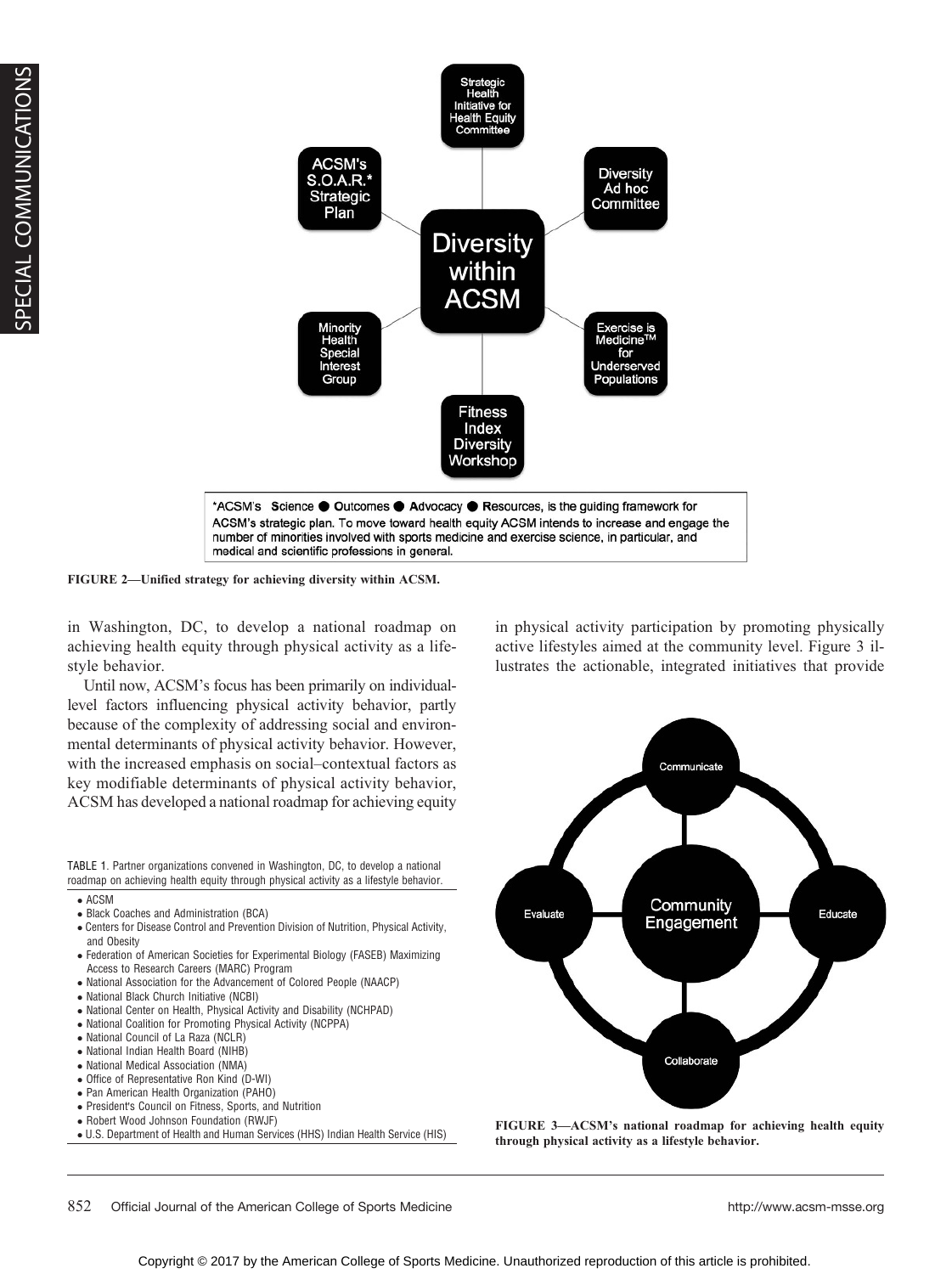the foundation of ACSM's national roadmap, which include the following pathways: 1) communication, 2) education, 3) collaboration, and 4) evaluation. The present report provides a conceptual overview of these four core components of ACSM's roadmap to achieving equity in physical activity participation.

A key component of ACSM's roadmap includes community engagement. The term community refers to a group of people united by geography, social identities, shared interests, values, experiences, and/or traditions (95). Understanding these characteristics and how they affect physical activity behavior is necessary to initiate engagement efforts with different communities (65). Community engagement is the process of working collaboratively with and through individuals, community-based organizations, and institutions within each community to involve them in health decisions, physical activity promotion, and disease prevention efforts (35). Community engagement also involves partnerships and coalitions that help to empower community members to mobilize resources, influence relationships, and serve as catalysts for changing policies, programs, and practices that affect their neighborhoods (35). Hence, community engagement is at the center of ACSM's efforts to achieve equity in physical activity participation.

### ACHIEVING EQUITY IN PHYSICAL ACTIVITY PARTICIPATION WITHIN OUR COMMUNITIES: A NATIONAL ROADMAP

#### Pathway 1: Communication—Raising Awareness of the Issue and Magnitude of Health Inequities and Conveying the Power of Physical Activity in Promoting Health Equity

Given the current knowledge regarding the many social factors that shape both physical activity behavior and health inequities in the United States, achieving health equity may seem like an unattainable goal, but it is not a hopeless situation. We propose that the first step toward changing behavior is to raise public awareness of the magnitude of health inequities and convey the potential power of physically active lifestyles in promoting health equity. Public awareness can both influence the actions that policy makers take to address inequities and determine whether and how individuals and communities respond to it (10,17). Surveys show that the public's awareness of the social determinants of health and health inequities is limited (10,17,48). Hence, several reports have been released and campaigns launched to bring awareness to these pressing issues.

In 2000, the U.S. Health and Human Services issued its strategic plan for the nation's health, Healthy People 2010 (100), where the two overarching national health goals were the following: to ''increase quality and years of healthy life and eliminate health disparities'' (100); these goals were reiterated and expanded on to include achievement of health equity in Healthy People 2020 (101). In 2003, reports

released by both the Agency for Healthcare Research and Quality (2) and the Institute of Medicine (89) documented widespread inequities in health care access and quality. In 2008, the PBS series Unnatural Causes ... Is Inequality Making Us Sick? brought attention to racial/ethnic and socioeconomic inequities in health (103), and the Robert Wood Johnson Foundation's Commission to Build a Healthier America also addressed the sociobehavioral determinants of health and health inequities (14,76). Despite these reports and campaigns, mainstream media coverage of health inequities declined between 1998 and 2005 (50), with a modest increase in the public's awareness (55% in 1999 compared with 59% in 2010) (10). Hence, the first pathway of ACSM's national roadmap is to expand on previous efforts to raise awareness of health inequities and to bring attention to the benefits of healthy lifestyles in general and physical activity in particular.

ACSM's initial steps toward achieving equity in physical activity through pathway 1. In 2007, ACSM launched the Exercise is Medicine® campaign to encourage physical activity to be considered a vital sign evaluated at every patient medical visit. Exercise is Medicine® also recommended that patients be effectively counseled and referred to physical activity resources, potentially leading to an overall improvement in the public's health (55,83). In 2012, ACSM partnered with NIKE, Inc. and the International Council of Sport Science and Physical Education to launch the Designed to Move campaign, which brings attention to the global epidemic of physical inactivity and promotes the use of physical activity as an investment in human health and productivity (5).

ACSM's plans toward achieving equity in physical activity through pathway 1. Currently, ACSM is developing a communications toolkit with meaningful and relevant contextual messaging that is designed to successfully increase the public's awareness of health inequities through the 2008 U.S. Physical Activity Guidelines and the U.S. Physical Activity Plan. The toolkit suggests evidence-based and best practice models to incorporate physical activity into daily life through a community context. Some examples of communitywide campaigns to increase awareness of physical activity include the Stanford Heart Prevention program (108), the Wheeling Walks intervention  $(81)$ , and the VERB<sup>TM</sup> campaign (41). These campaigns represent large-scale, highvisibility programming to raise awareness, to disseminate targeted health messages, and to reinforce behavior change to increase physical activity participation (39). Part of ACSM's mission includes using these and other campaigns as a model for increasing awareness around health inequities and the benefits of physical activity. It is important to note that communication is bidirectional; as ACSM engages with communities to increase awareness of health inequities, the organization will listen to, and learn from, the communities that it serves. This exchange will enable ACSM to identify the needs of communities and members' varied perceptions of physical activity, exercise, and health.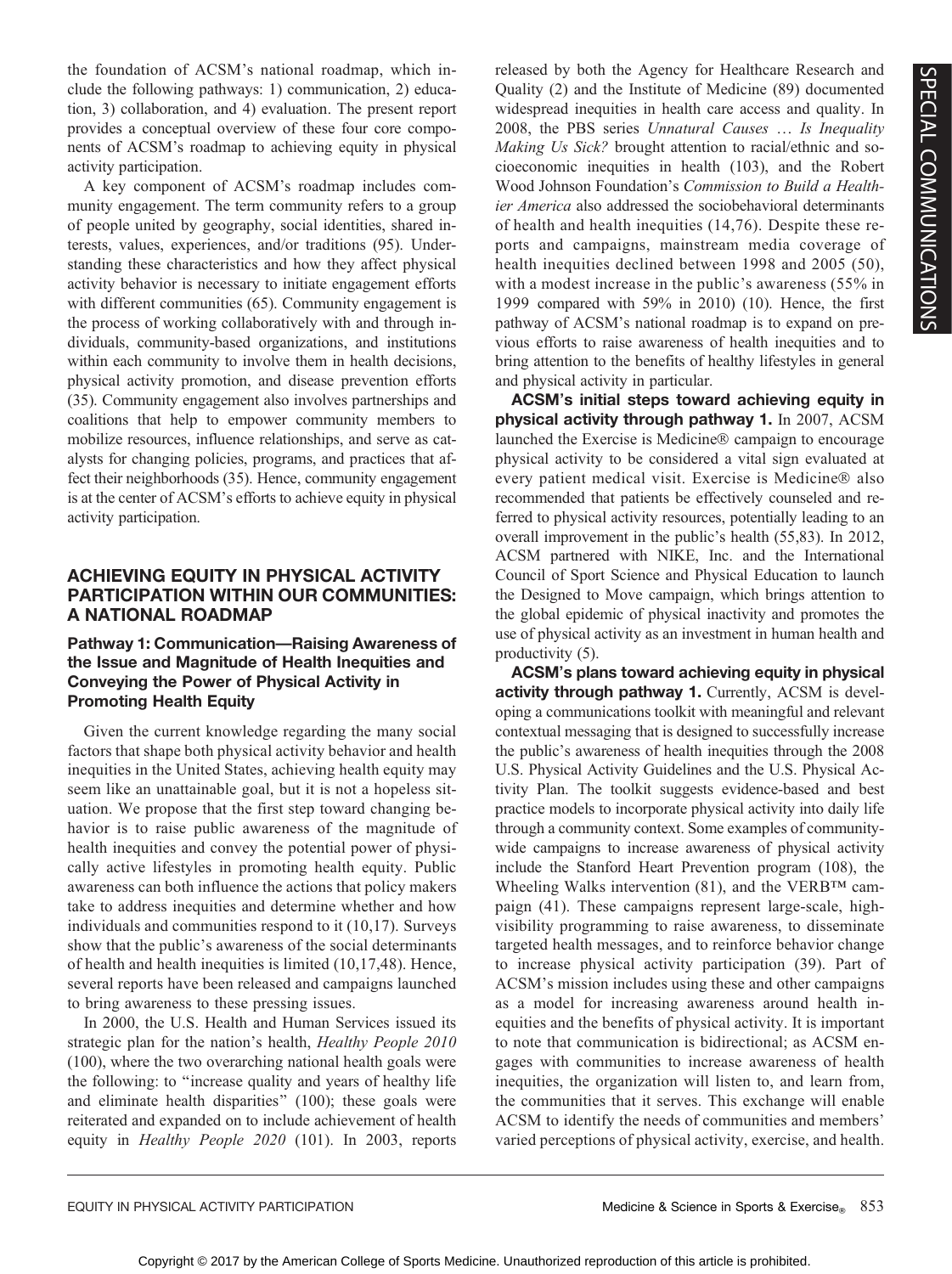In addition, this information will better support ACSM's development of messages and messaging strategies that are contextually appropriate for communities and organizations affected by health inequities.

#### Pathway 2: Education—Developing Educational Resources to Improve Cultural Competency for Health Care Providers and Fitness Professionals as well as Developing New Community-Based Programs for Lay Health Workers

ACSM recognizes that achieving equity in health behaviors and health outcomes will require culturally competent health care. Creating a culturally competent system of care that involves valuing culture, assessing cross-cultural relations, and striving to expand cultural knowledge as a path to adapt services to meet culturally unique needs is the primary objective of the second pathway of ACSM's national roadmap. More specifically, pathway 2 calls for the education of health care providers and fitness professionals in cultural competency and barriers to effective health care, such as patient–provider miscommunication, distrust, and lack of access to health care systems or physical activity opportunities or professionals. ACSM recognizes that in many cases, it may be easier to train community members (e.g., clergy members, salon owners, and other community leaders) about their community's health rather than train health providers about the community. Thus, ACSM strives to develop 1) training programs specifically targeted for health care and fitness professionals, 2) "train the trainer" mentorship programs, and 3) new community-based training programs for community members.

ACSM's initial steps toward achieving equity in physical activity through pathway 2. To date, ACSM has established the American Fitness Index Diversity Workgroup and Exercise is Medicine® Underserved Populations Committee—both commissioned to review ACSM online and print materials as well as general recommendations for its appropriateness and inclusiveness for all populations.

ACSM's plans toward achieving equity in physical activity through pathway 2. Future ACSM education and training programs will include teaching strategies, such as webinars, podcasts, and formats such as storytelling and vignettes. Each of these programs will create a supportive infrastructure with a network of training opportunities at all levels, including certification programs and membership programs. Consequently, these programs will help to establish a network of professionals to share best practices and lessons learned. In addition, these programs will aid in the development of a resource database of evidence-based educational materials and toolkits to be used in a community setting. ACSM in collaboration with medical providers and community partners strives to create competencies and evidence-based programs that support increases in physical activity and emphasize the role of physically active lifestyles in improving health outcomes and reducing health inequities.

#### Pathway 3: Collaboration—Building Partnerships and Programs that Integrate Existing Infrastructures and Leverage Institutional Knowledge, Reach, and Voices of Public, Private, and Community Organizations

To address the need for all Americans to increase participation in physical activity, professionals must address the social factors that influence those health behaviors and not solely on individual-level behavior change interventions (51). A powerful social influence on physical activity is the built environment as the physical surroundings where people live, go to school, and work can support or hinder active living (19). A focus on addressing challenging environmental factors in communities can create more opportunities for all people to engage in physical activity (19). Urban design, land use regulations, policies, and practices commonly strive to create pleasant mixed land use communities (39). Zoning regulations, building codes, and environmental changes implemented by government policies or developers' practices can shape physical activity behaviors at the community level (39). Policies can encourage transit-oriented development and address street layouts, density of development and location of stores, jobs, and schools to increase the walkability and bikeability of areas in which people live (39).

ACSM's initial steps toward achieving equity in physical activity through pathway 3. The third pathway of ACSM's roadmap centers on building partnerships and programs that integrate existing infrastructures and leverage novel stakeholders from both public and private sectors. Organizations that were approached to partner on this work are described in Table 1, and the work toward establishing and/strengthening these partnerships is ongoing. Such partnerships and programs can influence environmental and social policies as well as promote physical activity behaviors at the local, state, and federal level. Additional local partners should include but are not limited to schools, churches, libraries, barbershops, beauty salons, convenience stores, and community centers.

ACSM's plans toward achieving equity in physical activity through pathway 3. Moving forward, ACSM plans to develop additional local, state, and federal partnerships to leverage resources from existing national programs implemented to promote physical activity and positive health outcomes such as Head Start programs and the Let's Move campaign (47,75). As recommended by the 2016 U.S. National Physical Activity Plan, partnerships should occur across multiple sectors, including business and industry; education; health care; parks and recreation; fitness and sports; public health; transportation, land use, and community design; and volunteer and nonprofit organizations (77). Partnering with clothing manufacturers, technology and gaming industries, and entertainment and arts communities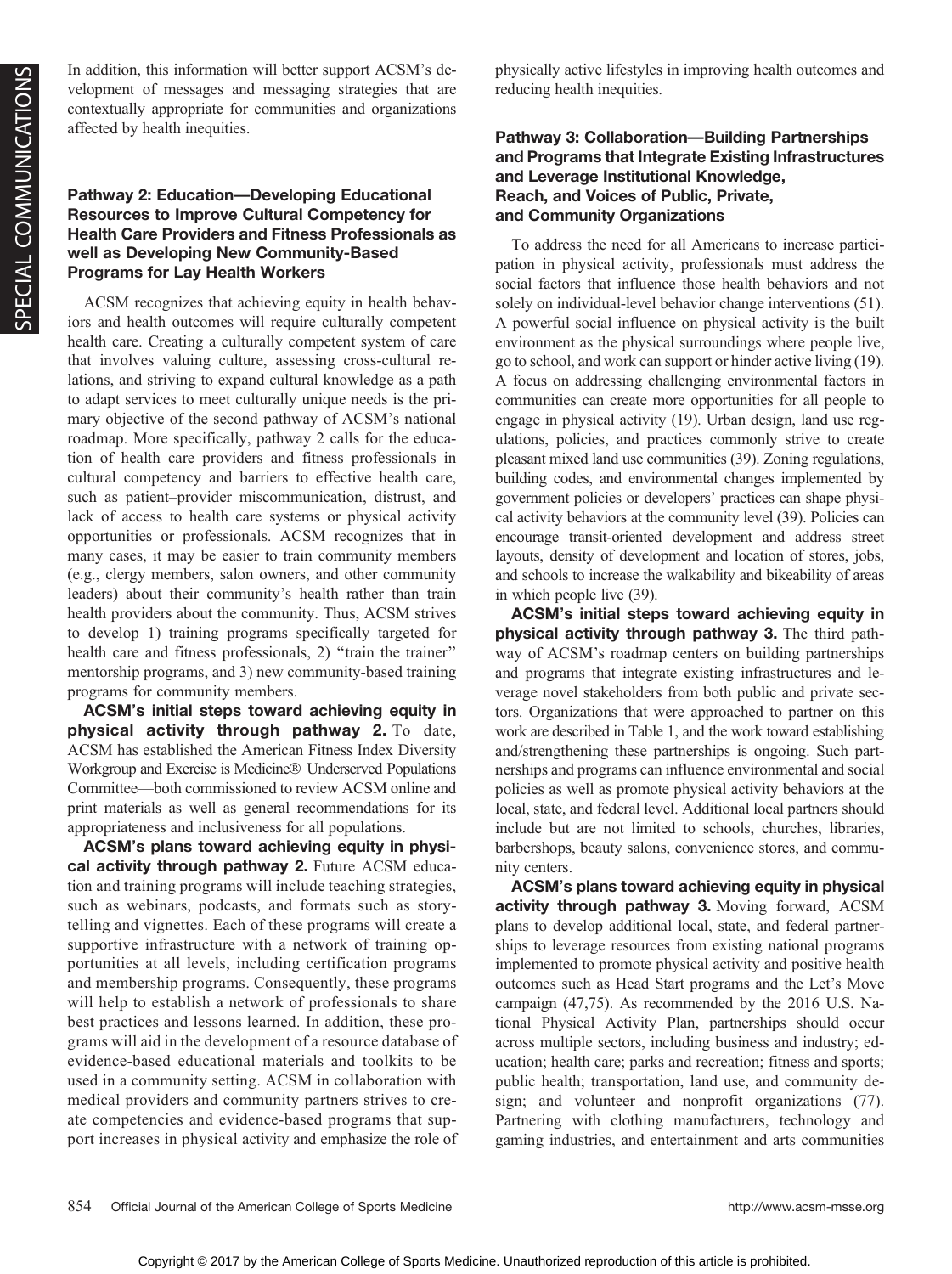may also prove to be effective in promoting physical activity behaviors and policy change.

#### Pathway 4: Evaluation—Ensuring that ACSM Attains Measurable Progress in Reducing Physical Activity Disparities to Promote Health Equity

Although our overall goal is to help achieve equity in physical activity participation, ACSM and its partner organizations recognize the potential for unintended and undesirable consequences that may arise. As with any policy and program, there is always the risk of directly or indirectly maintaining, increasing, or creating health inequities based on different individuals' and communities' ability to implement a given policy and/or program. A classic example is demonstrated by disparities in smoking behaviors across the socioeconomic spectrum. As noted by Link and Phelan, ''Before the 1960s, there was little to no evidence that rates of smoking were higher among lower socioeconomic individuals. Rather, the association emerged during the 1960s as a function of higher socioeconomic individuals starting to smoke but more likely to quit if they had started" (33,74).

Beaglehole (9) explained that ''higher socioeconomic individuals have been better informed about, and more able to implement changes in smoking as well as other health behaviors, including physical activity, smoking and diet" (54). Specifically, ''people of higher socioeconomic status are more favorably situated to know about the risks'' associated with smoking, inactivity, poor diet and chronic disease and more importantly, ''have the resources that enable them to reduce their risk via behavior change'' (54). As a result, the gap in health between high and low socioeconomic groups has widened (9). Thus, without careful attention given to reducing health inequities, newly implemented policies and programs may be ineffective in achieving equity in physical activity participation and fail to produce substantial health benefits for communities with disproportionately poor health outcomes.

ACSM's initial steps toward achieving equity in physical activity through pathway 4. Developing the roadmap is ACSM's initial step toward achieving health equity. To avoid the potential unintended consequences that may occur as a result of environmental, program, or policy changes, the fourth and final pathway of the national roadmap ensures that ACSM attains measureable progress in promoting equity in physical activity participation. ACSM has engaged with key stakeholders in the development of performance metrics for ACSM programming to determine what works, what does not work, and what is needed to achieve equity in physical activity participation. To accomplish this goal of evaluation and assessment, ACSM is creating an Equity in Physical Activity Participation Report Card.

ACSM's plans toward achieving equity in physical activity through pathway 4. The Equity in Physical Activity Participation Report Card will be modeled after the American Fitness Index where the key pathways of the national roadmap—communication outreach, training programs, and partnerships (all related to physical activity, diversity, inclusion, and equity)—will be evaluated. ACSM will use the following metrics: physical activity participation, availability of physical activity resources, number of health professionals and lay health workers trained in cultural competency, economic effect of training programs, and return on investment. Metrics will be in accordance with the minimum standard categories for age, disabilities, and racial/ethnic data collection by federal agencies.

Another aspect of evaluation by ACSM will include the development of a database of best practices based on what has been shown to increase physical activity and reduce inequities in underserved communities. A similar strategy has been recommended for several sectors of the National Physical Activity Plan. These strategies can then be incorporated into training curricula and communication toolkits for continued success in achieving equity in physical activity participation in other communities. A clearinghouse of success stories will also be developed to showcase the successes of each community to advocates, partners, and policy makers as part of the communication strategy to increase awareness around health inequities. Major barriers to physical activity in various communities as well as major gaps and key needs for further research will be identified as a result of having the database. All information will be made freely available and easily accessible in an effort to develop novel metrics to gauge success in reducing health. ACSM will use the Equity in Physical Activity Participation Report Card and other newly developed evaluative measures to work with partnering organizations to ensure we are not maintaining, increasing, or creating inequities but instead achieving improvements in physical activity participation for people living in at-risk communities.

#### **CONCLUSIONS**

It is estimated that inequities in health impose costs on numerous aspects of society, both direct health care costs and indirect costs such as loss of productivity. Using data from the National Vital Statistics Reports, LaVeist et al. (53) estimated that the elimination of racial/ethnic health inequities would have reduced direct medical care expenditures by approximately \$230 billion and indirect costs associated with illness and premature death by more than \$1 trillion dollars for the years 2003–2006. In addition, poor health outcomes associated with physical inactivity presents a tremendous economic burden globally (29). Information on the costs associated with health inequities by gender, age, sexual orientation, education level, disability status, and geographic location is not currently available. To better address inequities in health, ACSM has developed a national roadmap for achieving equity in physical activity participation. This plan includes four actionable, integrated pathways that provide the foundation of ACSM's national roadmap: 1) communication—raising awareness of the issue and magnitude of health inequities and conveying the power of physical activity in promoting health equity; 2) education—developing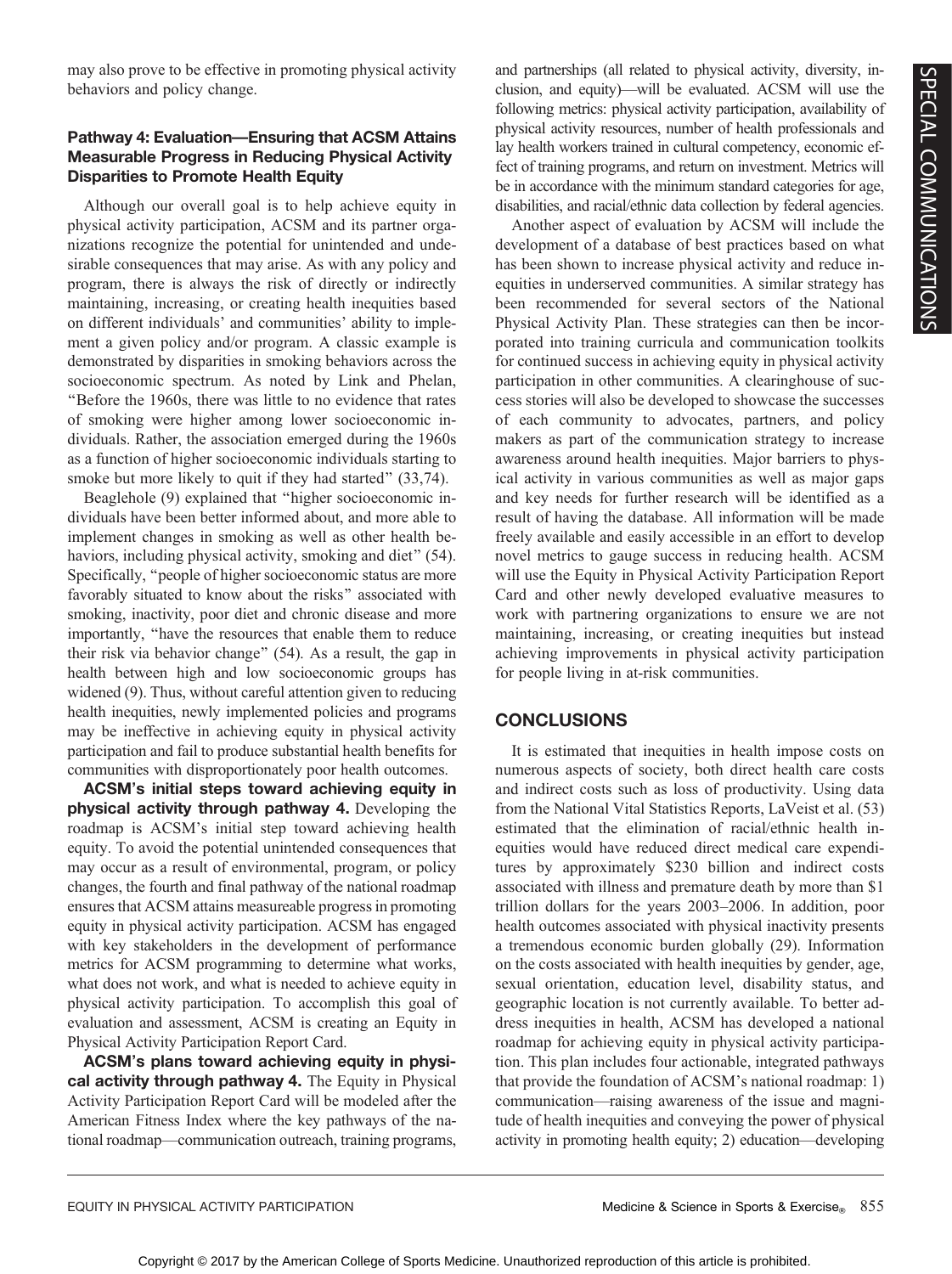educational resources to improve cultural competency for health care providers and fitness professionals as well as develop new community-based programs for lay health workers; 3) collaboration—building partnerships and programs that integrate existing infrastructures and leverage institutional knowledge, reach, and voices of public, private, and community organizations; and 4) evaluation—ensuring that ACSM attains measurable progress in reducing physical activity disparities among population groups to promote health equity.

The importance of promoting health equity through a physically active lifestyle lies in its status as one of the least expensive and most effective preventive treatments for combating the increasing problem of chronic diseases and may represent the most effective strategy to eliminate inequities in health status (6). The U.S. government and other national institutions are searching for high-return solutions to the

#### **REFERENCES**

- 1. Aaron DJ, Markovic N, Danielson ME, Honnold JA, Janosky JE, Schmidt NJ. Behavioral risk factors for disease and preventive health practices among lesbians. Am J Public Health. 2001;91(6):972-5.
- 2. Agency for Healthcare Research and Quality. National Healthcare Disparities Report. Rockville (MD): AHRQ; 2003.
- 3. American College of Sports Medicine, Chodzko-Zajko WJ, Proctor DN, et al. American College of Sports Medicine Position Stand: exercise and physical activity for older adults. Med Sci Sports Exerc. 2009;41(7):1510–30.
- 4. Angevaren M, Aufdemkampe G, Verhaar J, Aleman A, Vanhees L. Physical activity and enhanced fitness to improve cognitive function in older people without known cognitive impairment. Cochrane Database Syst Rev. 2008 Contract No.: 2.
- 5. Bailey R, Hillman C, Arent S, Petitpas A. Physical activity: an underestimated investment in human capital? J Phys Act Health. 2013;10(3):289–308.
- 6. Bailey R, Hillman C, Arent S, Petitpas A. Physical activity as an investment in personal and social change: the Human Capital Model. J Phys Act Health. 2012;9(8):1053–5.
- 7. Bandura A. Social Foundations of Thought and Action. Prentice Hall: Englewood Cliffs (NJ); 1986.
- 8. Barbeau P, Johnson MH, Howe CA, et al. Ten months of exercise improves general and visceral adiposity, bone, and fitness in Black girls. Obesity (Silver Spring). 2007;15(8):2077–85.
- 9. Beaglehole R. International trends in coronary heart disease mortality, morbidity, and risk factors. Epidemiol Rev. 1990;12:1–15.
- 10. Benz JK, Espinosa O, Welsh V, Fontes A. Awareness of racial and ethnic health disparities has improved only modestly over a decade. Health Aff (Millwood). 2011;30(10):1860–7.
- 11. Bennett IM, Chen J, Soroui JS, White S. The contribution of health literacy to disparities in self-rated health status and preventive health behaviors in older adults. Ann Fam Med. 2009;7(3):204–11.
- 12. Berkey CS, Rockett HR, Field AE, et al. Activity, dietary intake, and weight changes in a longitudinal study of preadolescent and adolescent boys and girls. Pediatrics. 2000;105(4):E56.
- 13. Berkey CS, Rockett HR, Gillman MW, Colditz GA. One-year changes in activity and in inactivity among 10- to 15-year-old boys and girls: relationship to change in body mass index. Pediatrics. 2003;111(4 Pt 1):836–43.
- 14. Beyond Health Care: New Directions to a Healthier America. Princeton (NJ): Robert Wood Johnson Foundation; 2009. Available from [http://www.rwjf.org/content/dam/farm/reports/reports/](http://www.rwjf.org/content/dam/farm/reports/reports/2009/rwjf40483) [2009/rwjf40483.](http://www.rwjf.org/content/dam/farm/reports/reports/2009/rwjf40483)

American public's health and social concerns of today (6). ACSM recognizes that investing in physical activity is valuable in terms of both quality of life and longevity. Our goal is to promote a systemic increase in population physical activity participation, along with increased access to supportive environments and opportunities that promote an active lifestyle, which will likely aid efforts of achieving health equity in the United States.

The authors acknowledge the editorial assistance of their colleagues on the ACSM Strategic Health Initiative on Health Equity Committee: Nailah Coleman, Eduardo Bustamante, and Sheila Ward for their constructive feedback on different versions of this article. They also thank Phil Lofton, Regenstrief Institute, Inc. Communication Specialist, for his assistance with the figures. The authors have nothing to disclose. The findings and conclusions in this article are those of the ACSM and do not necessarily represent the views or official position of the partnering organizations.

- 15. Blackwell DL, Lucas JW, Clarke TC. Summary health statistics for U.S. adults: national health interview survey 2012. Vital Health Statist 10. 2014;(260):1–161.
- 16. Boehmer U, Bowen DJ. Examining factors linked to overweight and obesity in women of different sexual orientations. Prev Med. 2009;48(4):357–61.
- 17. Booske BC, Robert SA, Rohan AM. Awareness of racial and socioeconomic health disparities in the United States: the national opinion survey on health and health disparities, 2008–2009. Prev Chronic Dis. 2011;8(4):A73.
- 18. Bouchard C, Depres JP, Tremblay A. Exercise and obesity. Obes Res. 1993;1(2):133–47.
- 19. Braveman P, Egerter S, Barclay C. Issue Brief 10: What Shapes Health-Related Behaviors, the Role of Social Factors. Princeton (NJ): Robert Wood Johnson Foundation; 2008.
- 20. Braveman PA, Kumanyika S, Fielding J, et al. Health disparities and health equity: the issue is justice. Am J Public Health. 2011;101(1 Suppl):S149–55.
- 21. Calzo JP, Roberts AL, Corliss HL, Blood EA, Kroshus E, Austin SB. Physical activity disparities in heterosexual and sexual minority youth ages 12–22 years old: roles of childhood gender nonconformity and athletic self-esteem. Ann Behav Med. 2014;47(1):17–27.
- 22. Carroll DD, Courtney-Long EA, Stevens AC, et al. Vital signs: disability and physical activity—United States, 2009–2012. MMWR Morb Mortal Wkly Rep. 2014;63(18):407–13.
- 23. Centers for Disease Control and Prevention. Adult participation in aerobic and muscle-strengthening physical activities—United States, 2011. MMWR Morb Mortal Wkly Rep. 2013;62(17):326–30.
- 24. Centers for Disease Control and Prevention. The Association between School-Based Physical Activity, Including Physical Education, and Academic Performance. Atlanta (GA): U.S. Department of Health and Human Services; 2010.
- 25. Cohen S, Gottlieb B, Underwood L. Social relationships and health. Cohen S, Underwood L, Gottlieb B, editors. New York: Oxford University Press; 2000.
- 26. Cubbin C, Pedregon V, Egerter S, Braveman P. Issue Brief 3: Neighborhoods and Health. Princeton (NJ): Robert Wood Johnson Foundation; 2008.
- 27. DeWalt DA, Hink A. Health literacy and child health outcomes: a systematic review of the literature. Pediatrics. 2009;124(3 Suppl): S265–74.
- 28. Diez Roux AV, Mair C. Neighborhoods and health. Ann N Y Acad Sci. 2010;1186:125–45.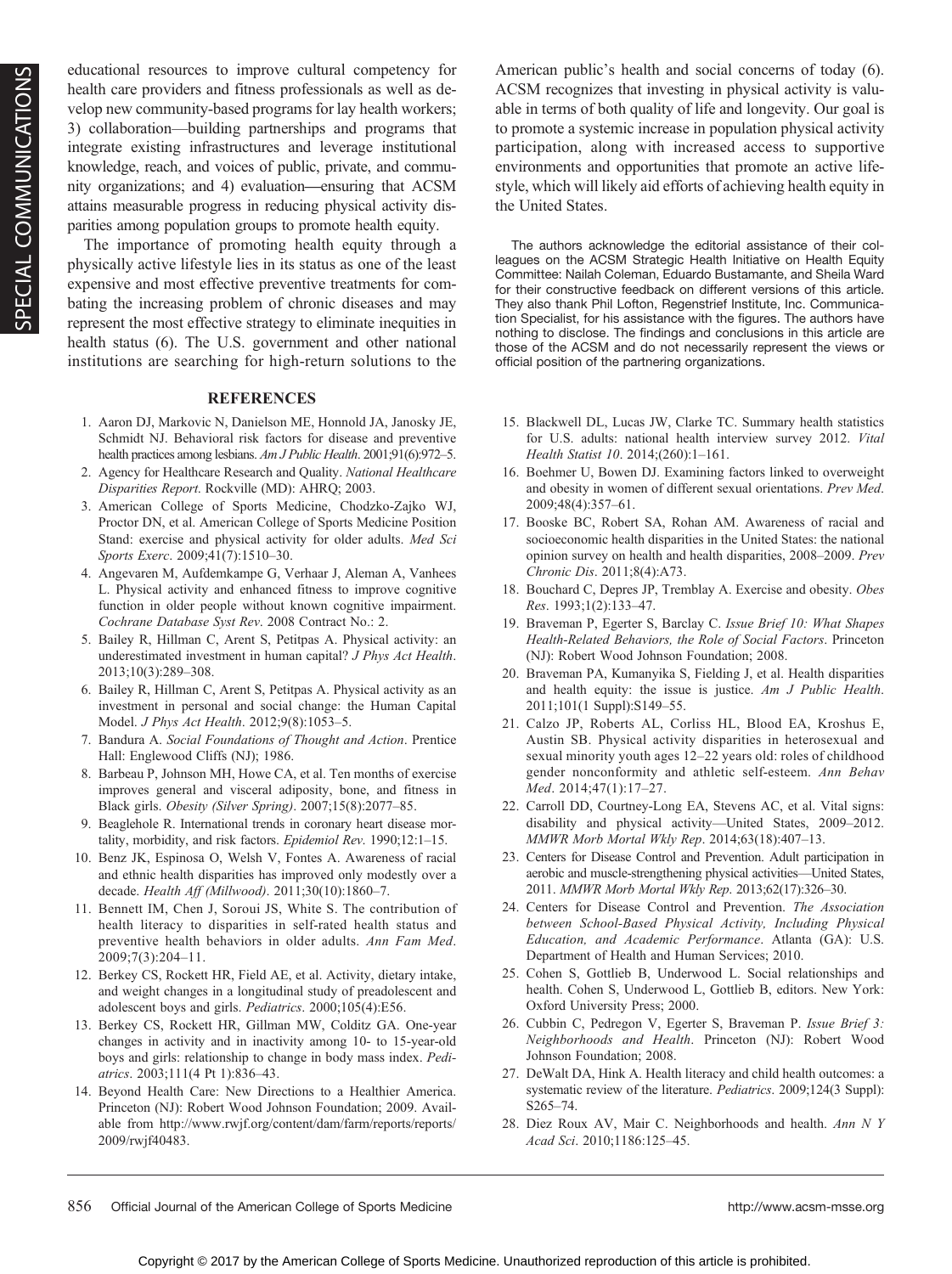- 29. Ding D, Lawson KD, Kolbe-Alexander TL, et al. The economic burden of physical inactivity: a global analysis of major noncommunicable diseases. Lancet. 2016;388(10051):1311–24.
- 30. Donnelly JE, Jacobsen DJ, Heelan KS, Seip R, Smith S. The effects of 18 months of intermittent vs. continuous exercise on aerobic capacity, body weight and composition, and metabolic fitness in previously sedentary, moderately obese females. Int J Obes Relat Metab Disord. 2000;24(5):566–72.
- 31. Eaton DK, Kann L, Kinchen S, et al. Youth risk behavior surveillance—United States, 2011. MMWR Surveill Summ. 2012;61(4):1–162.
- 32. Egerter S, Braveman P, Sadegh-Nobari T, Grossman-Kahn R, Dekker M. Issue Brief 6: Education and Health. Robert Wood Johnson Foundation: Princeton (NJ); 2009.
- 33. Ernster VL. Trends in smoking, cancer risk, and cigarette promotion. Current priorities for reducing tobacco exposure. Cancer. 1988;62(8 Suppl):1702–12.
- 34. Ewbank PP, Darga LL, Lucas CP. Physical activity as a predictor of weight maintenance in previously obese subjects. Obes Res. 1995;3(3):257–63.
- 35. Fawcett SB, Paine-Andrews A, Francisco VT, Vliet M. Promoting Health Through Community Development. Glenwick DS, Jason LA, editors. New York: Springer Publishing Company; 1993.
- 36. Gay JL, Buchner DM. Ethnic disparities in objectively measured physical activity may be due to occupational activity. Prev Med. 2014;63:58–62.
- 37. Go AS, Mozaffarian D, Roger VL, et al. Heart disease and stroke statistics—2013 update: a report from the American Heart Association. Circulation. 2013;127(1):e6-245.
- 38. Gremeaux V, Gayda M, Lepers R, Sosner P, Juneau M, Nigam A. Exercise and longevity. Maturitas. 2012;73(4):312–7.
- 39. Heath GW, Parra DC, Sarmiento OL, et al. Evidence-based intervention in physical activity: lessons from around the world. Lancet. 2012;380(9838):272–81.
- 40. Heinonen A, Sievanen H, Kannus P, Oja P, Pasanen M, Vuori I. High-impact exercise and bones of growing girls: a 9-month controlled trial. Osteoporos Int. 2000;11(12):1010-7.
- 41. Huhman M, Berkowitz JM, Wong FL, et al. The VERB campaign's strategy for reaching African-American, Hispanic, Asian, and American Indian children and parents. Am J Prev Med. 2008;34(6 Suppl):S194–209.
- 42. Irwin ML, Yasui Y, Ulrich CM, et al. Effect of exercise on total and intra-abdominal body fat in postmenopausal women: a randomized controlled trial. JAMA. 2003;289(3):323–30.
- 43. Jakicic JM, Winters C, Lang W, Wing RR. Effects of intermittent exercise and use of home exercise equipment on adherence, weight loss, and fitness in overweight women: a randomized trial. JAMA. 1999;282(16):1554–60.
- 44. Jones-Palm DH, Palm J. Physical Activity and Its Impact on Health Behavior among Youth. World Health Organization; 2005.
- 45. Kaminski PL, Chapman BP, Haynes SD, Own L. Body image, eating behaviors, and attitudes toward exercise among gay and straight men. Eat Behav. 2005;6(3):179–87.
- 46. Kann L, Olsen EO, McManus T, et al. Sexual identity, sex of sexual contacts, and health-risk behaviors among students in grades 9–12—youth risk behavior surveillance, selected sites, United States, 2001–2009. MMWR Surveill Summ. 2011;60(7):1–133.
- 47. Katz DL. Let's move! Progress, promise, and the miles left to go. Child Obes. 2012;8(1):2–3.
- 48. Kellogg Family Foundation. Race, ethnicity and medical care: a survey of public perceptions and experiences. Menlo Park: Kaiser Family Foundation; 1999. [cited 2014 May 7]. Available from: [http://kff.org.minorityhealth/loader.cfm?url=/commonspot/](http://kff.org.minorityhealth/loader.cfm?url=/commonspot/security/getfile.cfm&PageID=13294) [security/getfile.cfm&PageID=13294](http://kff.org.minorityhealth/loader.cfm?url=/commonspot/security/getfile.cfm&PageID=13294).
- 49. Kesaniemi YK, Danforth E Jr, Jensen MD, Kopelman PG, Lefèbvre P, Reeder BA. Dose–response issues concerning

physical activity and health: an evidence-based symposium. Med Sci Sports Exerc. 2001;33(6 Suppl):S351–8.

- 50. Kim AE, Kumanyika S, Shive D, Igweatu U, Kim SH. Coverage and framing of racial and ethnic health disparities in US newspapers, 1996–2005. Am J Public Health. 2010;100(1 Suppl):S224–31.
- 51. King AC, Jeffery RW, Fridinger F, et al. Environmental and policy approaches to cardiovascular disease prevention through physical activity: issues and opportunities. Health Educ Q. 1995;22(4):499–511.
- 52. King AC, Taylor CB, Haskell WL. Effects of differing intensities and formats of 12 months of exercise training on psychological outcomes in older adults. Health Psychol. 1993;12(4):292–300.
- 53. LaVeist TA, Gaskin D, Richard P. Estimating the economic burden of racial health inequalities in the United States. Int J Health Serv. 2011;41(2):231–8.
- 54. Link BG, Phelan J. Social conditions as fundamental causes of disease. J Health Soc Behav. 1995; Spec No:80–94.
- 55. Lobelo F, Stoutenberg M, Hutber A. The Exercise Is Medicine Global Health Initiative: a 2014 update. Br J Sports Med. 2014; 48(22):1627–33.
- 56. MacIntyre S, MacIver S, Sooman A. Area, class and health: should we be focusing on places or people. J Soc Policy. 1993;22(2):213–34.
- 57. MacKelvie KJ, Khan KM, Petit MA, Janssen PA, McKay HA. A school-based exercise intervention elicits substantial bone health benefits: a 2-year randomized controlled trial in girls. Pediatrics. 2003;112(6 Pt 1):e447.
- 58. MacKelvie KJ, McKay HA, Khan KM, Crocker PR. A schoolbased exercise intervention augments bone mineral accrual in early pubertal girls. *J Pediatr*. 2001;139(4):501-8.
- 59. Mayer KH, Bradford JB, Makadon HJ, Stall R, Goldhammer H, Landers S. Sexual and gender minority health: what we know and what needs to be done. Am J Public Health. 2008;98(6):989-95.
- 60. McDonald NC. Critical factors for active transportation to school among low-income and minority students. Evidence from the 2001 National Household Travel Survey. Am J Prev Med. 2008;34(4):341–4.
- 61. McLeroy KR, Bibeau D, Steckler A, Glanz K. An ecological perspective on health promotion programs. Health Educ Q. 1988;15(4):351–77.
- 62. McNeill LH, Kreuter MW, Subramanian SV. Social environment and physical activity: a review of concepts and evidence. Soc Sci Med. 2006;63(4):1011–22.
- 63. McTiernan A, Sorensen B, Irwin ML, et al. Exercise effect on weight and body fat in men and women. Obesity (Silver Spring). 2007;15(6):1496–512.
- 64. Miller DI, Taler V, Davidson PS, Messier C. Measuring the impact of exercise on cognitive aging: methodological issues. Neurobiol Aging. 2012;33(3622):e29–43.
- 65. Minkler M. Improving Health through Community Organization. Glanz K, Lewis FM, Rimer BK, editors. San Francisco: Jossey-Bass publishers; 1990.
- 66. Mirowsky J, Ross CE. Education, Social Status, and Health. Aldine de Gruyter: Hawthorne (NY); 2003.
- 67. Moore LL, Gao D, Bradlee ML, et al. Does early physical activity predict body fat change throughout childhood? Prev Med. 2003;37(1):10–7.
- 68. Moreau KL, Degarmo R, Langley J, et al. Increasing daily walking lowers blood pressure in postmenopausal women. Med Sci Sports Exerc. 2001;33(11):1825–31.
- 69. Mundt CA, Baxter-Jones AD, Whiting SJ, Bailey DA, Faulkner RA, Mirwald RL. Relationships of activity and sugar drink intake on fat mass development in youths. Med Sci Sports Exerc. 2006;38(7):1245–54.
- 70. Murphy MH, Nevill AM, Hardman AE. Different patterns of brisk walking are equally effective in decreasing postprandial lipaemia. Int J Obes Relat Metab Disord. 2000;24(10):1303–9.

#### EQUITY IN PHYSICAL ACTIVITY PARTICIPATION MEDICINE AND Medicine & Science in Sports & Exercise<sup>®</sup> 857